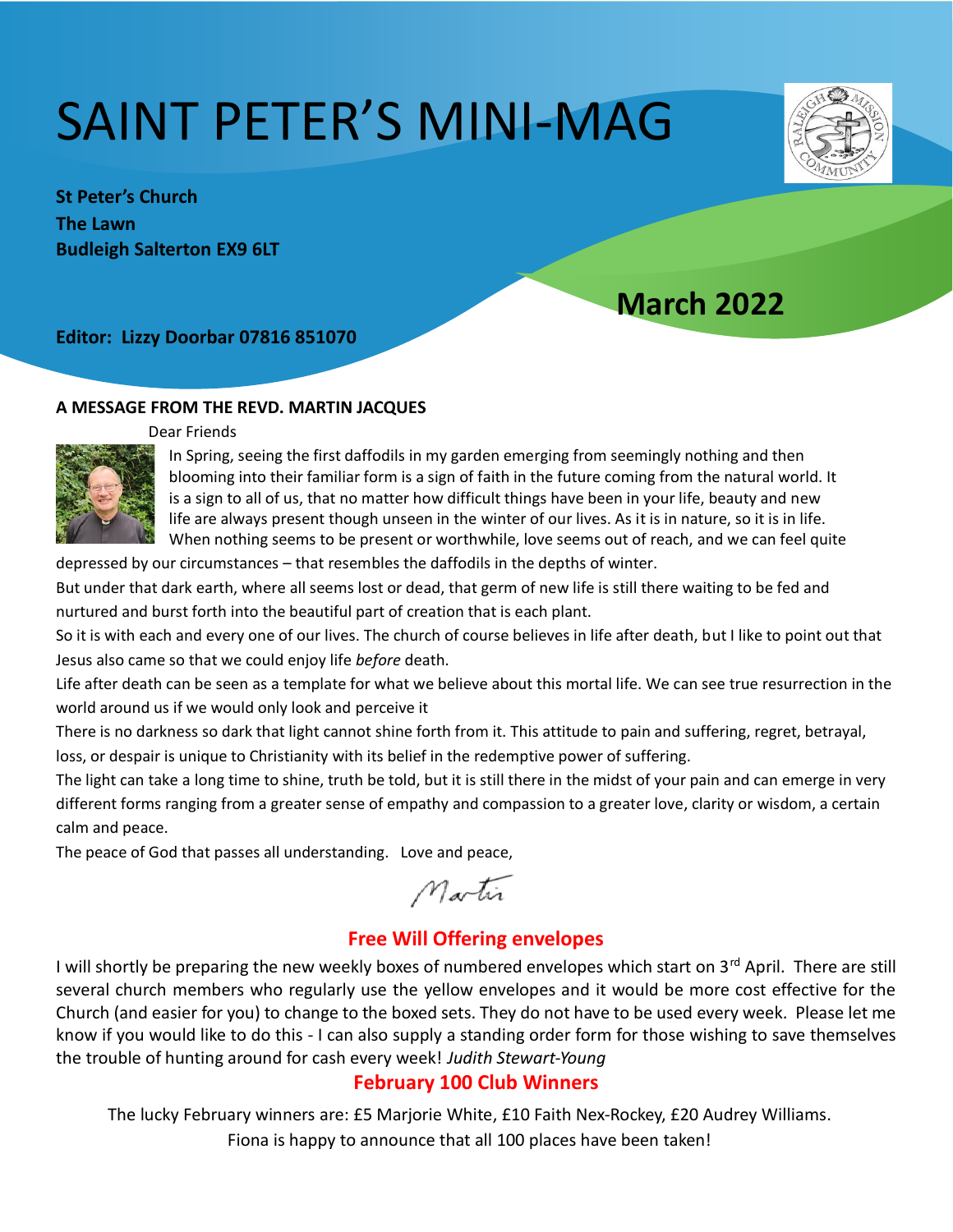#### **A seat at the Table: engaging Church Members with Science**

A goodly number of people came to church to hear from members of Exeter University one chilly evening in February. Martin opened the proceedings by saying that he sees no conflict between science and faith – which seems to be a very promising opening gambit. Following on from Rev Justin Tomkins, Professor Louise Allen (better known to us as Louise Jacques!) explained about research she is undertaking about delirium, and how to help people recover from it.

Louise has funding for a major intervention research project in this area, and she shared a draft Patient Information Sheet with us. We were encouraged to read at least part of the sheet, discuss our views with our neighbours and feed back our opinions to Louise. There was a frank and constructive question and answer session. The evening ended with participants being invited to get involved in the design and delivery of research projects. This was explained in greater detail by Annette Gillett, a member of the Patient and Public Involvement and Engagement team at Exeter University. The team can be found at *[piexeter@exeter.ac.uk.](mailto:piexeter@exeter.ac.uk)* 



#### **The Flower Show is Back!**

The first Flower and Produce Show for two years will take place in the Public Hall on Saturday 19 March 12.30 – 4.00.

Why not enter a bloom from your garden, a houseplant or a cake? Or just come along and admire your friends' and neighbours' entries.

There will be plant stalls and the Gardenalia stall has tools, pots etc at bargain prices. Teas with homemade cakes round off the afternoon.

Admission 50p. Enquiries 444031.

#### **Budleigh Salterton Literary Festival**

Tickets are now on sale for the Spring Weekend:  $11<sup>th</sup>$  and  $12<sup>th</sup>$  March. There is a splendid line-up of events. Hugh Fearnley-Whittingstall will talk about championing good food. Justin Webb, a *Today* programme presenter, will share his biography. Dr Rachel Clarke will discuss the NHS in a post Covid world and Justin Webb will interview David Olusoga about what it is like to be British and black. For more information see **[www.budlitfest.org.uk](http://www.budlitfest.org.uk/)**

#### **Salterton Drama Club**

We are presenting "The Hollow" a classic Agatha Christie murder mystery from 7<sup>th</sup> to 11<sup>th</sup> March at 7.30pm in the Playhouse with a matinee at 2.30pm on  $12<sup>th</sup>$  March. Tickets are £12.00 and can be booked through TicketSource, our Website or the Tourist Information Centre. *Judith Stewart-Young*

#### **RMC Away-day – Saturday 12 February at All Saints Church, Sidmouth**

I attended the RMC Away Day and am so glad that I made the effort. It was a quiet day of prayer, guided meditation and reflection. The participants were welcomed by coffee on arrival and this was followed by an introductory talk by Martin. We then moved into the church for a short service which started with the hymn, 'Be Still, for the Presence of the Lord, the Holy One, is here'. This hymn seemed to set the scene for the day. Returning to the hall the morning was a combination of simple but helpful spiritual exercises and our individual responses on a postcard to three questions posed by Martin to determine where we think our churches are now. After a lunch we had more very helpful spiritual exercises, including sessions of guided meditation in the church. Visualizing yourself in place of one of the characters you are drawn to in the Bible is one of the helpful tools I learnt. Then each person was again given a postcard on which to write the answers to four questions posed by Martin about the future direction of our churches. The analysis of the responses to these questions will hopefully help to indicate where God may be leading us as a Mission Community. Altogether it was a quiet day which helped me draw closer to God, and learn new ways of developing my spiritual life. *Betty Clement*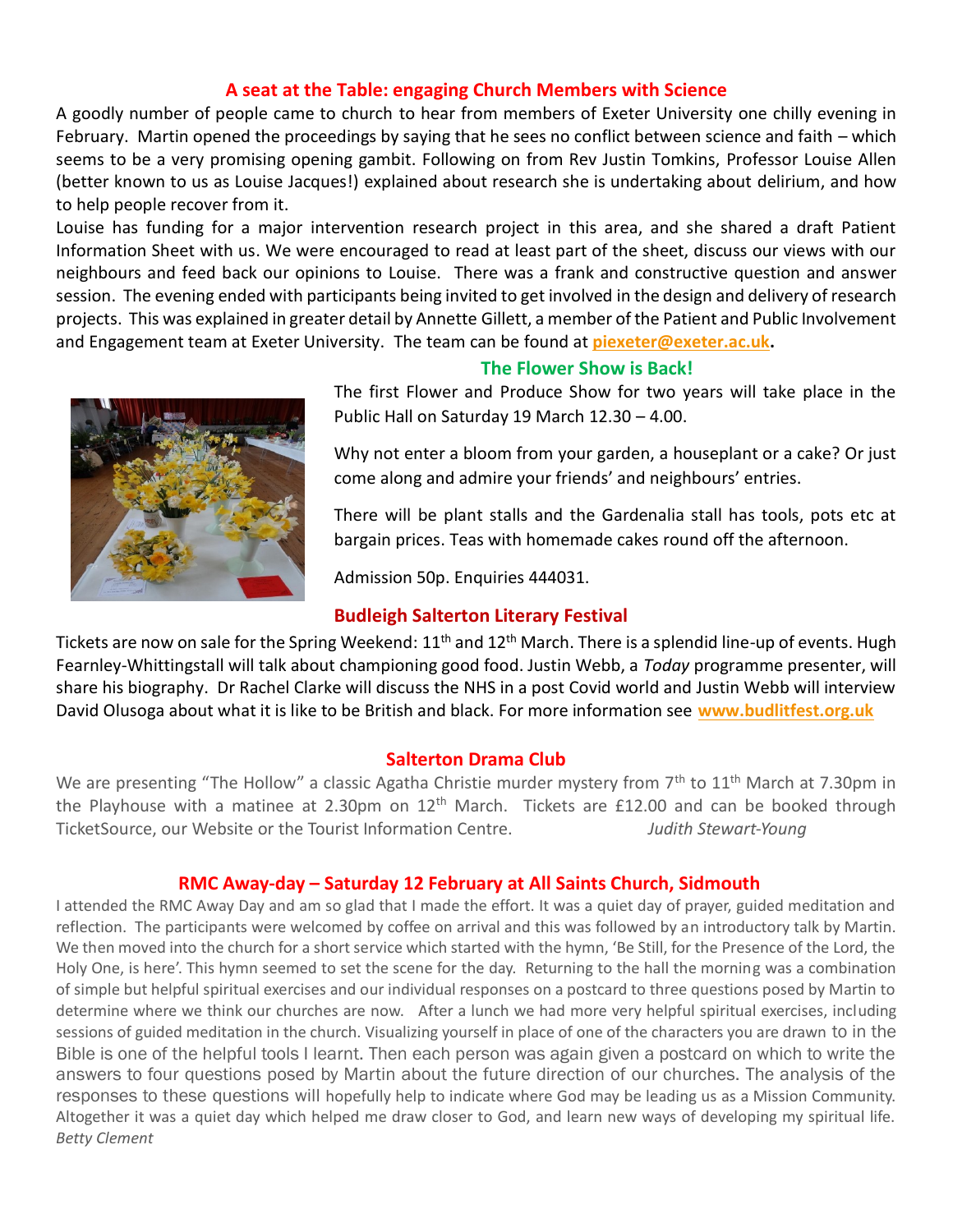

# St Peter's school report to PCC 13th February 2022

#### **COVID**

- Lots of COVID at school before (80+ cases) and after (78) Christmas. This is hugely disruptive and challenging.
- Some staff taking a long time to fully recover, but no one has been seriously ill.
- Despite all of this, I am very proud of how the school is continuing to be a happy and positive place, with lots of opportunities for our pupils.

#### **VISION**

We have recently updated our school vision. Feedback on this would be appreciated:

We exist to help our pupils grow academically, emotionally, socially, physically and spiritually. Our core belief is the value of each and every person.

As a church school, our vision is inspired by the unconditional love of God:

*ʻLet us love one another, for love is from God' (John 4:7)*

Our aim is for every pupil to flourish through our academic, character and enrichment curriculums in order for them to live life in all its fullness.

*'I have come that you may have life in all its fullness' (John 10:10)*

#### CURRENT FOCUS

We are trying to be very pragmatic with our efforts this term. Having staff and pupils absent prevents us from being able to plan for very much! We are investing large sums of money into pupil catch up, but there is only so much they can handle. So, here are the three foci for this term: 1: EMOTIONAL RECOVERY

*● We still have pupils struggling emotionally and socially, for many different reasons. We aim to ensure pupils are ready to learn, are well regulated and are socialising well with each other. This is why our play project and forest school is so important.*

#### 2: ACADEMIC RECOVERY

*● Our pupil attainment data suggests that some groups of pupils have really suffered as a result of the pandemic. Catch up will not happen overnight. So we are trying to make sure our teaching and interventions are filling gaps, working on small manageable steps of learning.*

#### 3: SUPPORT EVERYONE IN OUR COMMUNITY

*● Let's not forget we are still in a pandemic! Children, staff and parents are still on the edge. Before Christmas, we gave out support to around 60 pupils, which is a huge amount. Thank you to the church for continuing to provide food vouchers that I can give to families in need.*

**\*\*\*\*\*\*\*\*\*\*\*\*\*\*\*\*\*\*\*\*\*\*\*\*\*\*\*\*\*\*\*\*\***

#### **Lent Course - Surprised By Generosity**

This is a new seven-week Lent course looking at God's generosity to us and our call to live generously in return. It's based on the Gospel of Luke. Begins Wednesday 2 March. See pew sheet for details.

#### **\*\*\*\*\*\*\*\*\*\*\*\*\*\*\*\*\*\*\*\*\*\*\*\*\*\*\*\*\*\*\*\***

#### **GOODBYE FROM GILLIAN AND ROSEMARY – and a WELCOME TO LIZZY**

**We have thoroughly enjoyed editing the Mini-Mag but it's time to hand over to our new Editor, Lizzy Doorbar, who will introduce herself in next month's edition. Please continue to support her as you have always supported us. Special thanks to Fran for all her help. We hope Lizzy enjoys it as much as we have done and wish her every success.**